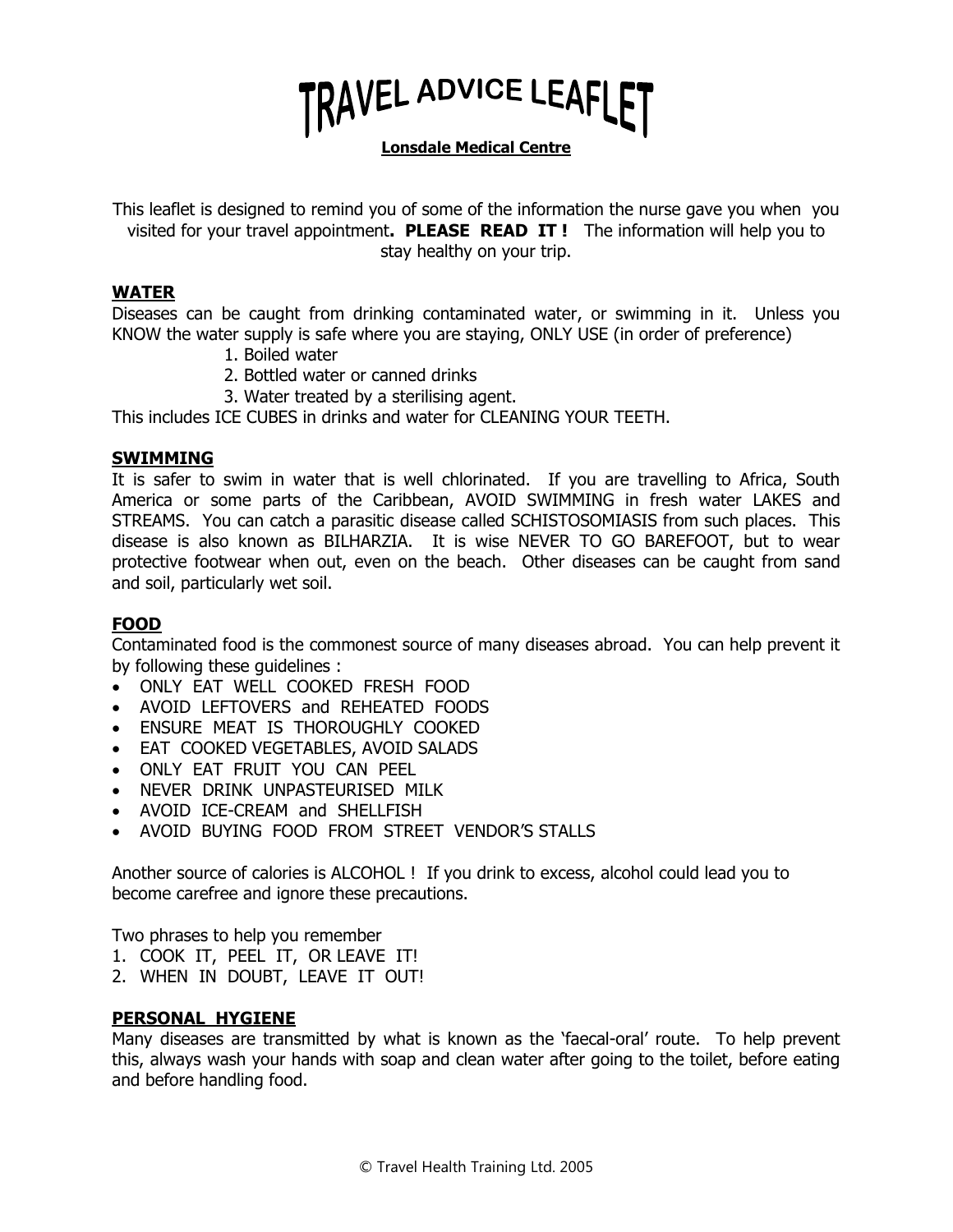## **TRAVELLERS' DIARRHOEA**

This the **MOST COMMON ILLNESS** that you will be exposed to abroad and there is **NO VACCINE AGAINST IT** ! Travellers' diarrhoea is caused by eating and/or drinking food and water contaminated by bacteria, viruses or parasites. Risk of illness is higher in some countries than others.

**High risk areas** include North Africa, sub-Saharan Africa, the Indian Subcontinent, S.E. Asia, South America, Mexico and the Middle East.

**Medium risk areas** include the northern Mediterranean, Canary Islands and the Caribbean Islands.

**Low risk areas** include North America, Western Europe and Australia

You can certainly help **PREVENT** travellers' diarrhoea in the way you **BEHAVE** - make sure you follow the food, water and personal hygiene guidelines already given.

Travellers' diarrhoea is 4 or more loose stools in a 24 hour period often accompanied by stomach pain, cramps and vomiting. It usually lasts 2-4 days and whilst it is not a life

threatening illness, it can disrupt your trip for several days. The main danger if the illness is **DEHYDRATION**, and this, if very severe, can kill if it is not treated. **TREATMENT** is therefore **REHYDRATION.** In severe cases and particularly in young children and the elderly,

commercially prepared rehydration solution is extremely useful. This can be bought in tablet or sachet form at a chemist shop e.g. DIORALYTE<sup>®</sup> or ELECTROLADE<sup>®</sup>. (Dioralyte Relief<sup>®</sup> is a new formula containing rice powder which also helps to relieve the diarrhoea, particularly useful in children). Prepare according to instructions.

**ANTI DIARRHOEAL TABLETS** can be used for adults but should NEVER be USED in children under 4 years of age, and only on prescription for children aged 4 to 12 years. Commonly used tablets are IMODIUM® and LOMOTIL®.

None of these tablets should ever be used if the person has a temperature or blood in the stool.

DO CONTACT MEDICAL HELP IF THE AFFECTED PERSON HAS:-

- A temperature
- Blood in the diarrhoea
- Diarrhoea for more than 48 hours (or 24 hours in children)
- Becomes confused

In very special circumstances, antibiotics are used for diarrhoea, but this decision should only be made by a doctor.

(A woman taking the oral contraceptive pill may not have full contraceptive protection if she has had diarrhoea and vomiting. Extra precautions must be used - refer to your 'pill' information leaflet. If using condoms, use products with the British Kite Mark.)

### **HEPATITIS B and HIV INFECTION**

- These diseases can be transmitted by
- 1. Blood transfusion
- 2. Medical procedures with non sterile equipment
- 3. Sharing of needles (e.g. tattooing, body piercing, acupuncture and drug abuse)
- 4. Sexual contact. Sexually transmitted diseases are also transmitted by no. 4)

#### WAYS TO PROTECT YOURSELF

- Only accept a blood transfusion when essential
- If travelling to a developing country, take a sterile medical kit
- Avoid procedures e.g. ear, body piercing, tattooing and acupuncture
- Avoid casual sex, especially without using condoms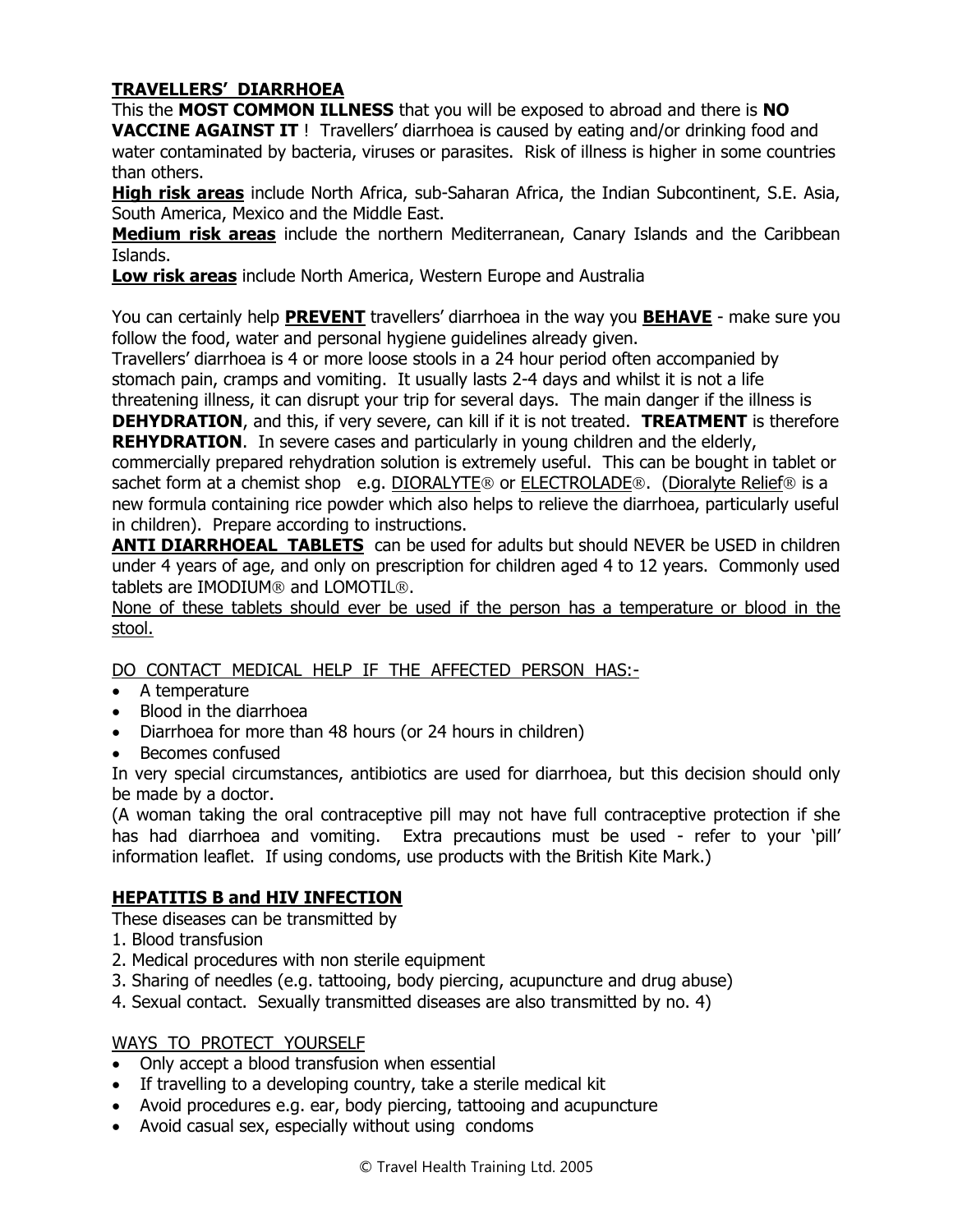REMEMBER - excessive alcohol can make you carefree and lead you to take risks you otherwise would not consider.

## **INSECT BITES**

Mosquitoes, certain types of flies, ticks and bugs can cause many different diseases. e.g. malaria, dengue fever, yellow fever. Some bite at night, but some during daytime.

#### AVOID BEING BITTEN BY:

- Covering up skin as much as possible if going out at night, (mosquitoes that transmit malaria bite from dusk until dawn). Wear light coloured clothes, long sleeves, trousers or long skirts.
- Use insect repellents on exposed skin. (Choose those containing DEET or eucalyptus oil base. A content of approximately 35% DEET is recommended for tropical destinations.) Clothes can be sprayed with repellents too. Impregnated wrist and ankle bands are also available. Check suitability for children on the individual products.
- If room is not air conditioned, but screened, close shutters early evening and spray room with knockdown insecticide spray. In malarious regions, if camping, or sleeping in unprotected accommodation, always sleep under a mosquito net (impregnated with permethrin). Avoid camping near areas of stagnant water, these are common breeding areas for mosquitoes etc.
- Electric insecticide vaporisers are very effective as long as there are no power failures!
- Electric buzzers, garlic and vitamin B are ineffective.

### **MALARIA**

If you are travelling to a malarious country, the travel nurse will have given you a separate leaflet with more details, please read it.

REMEMBER, malaria is a serious and sometimes fatal disease.

### **ANIMAL BITES**

Rabies is present in many parts of the world. If a person develops rabies, death is 100% certain. There are 3 RULES REGARDING RABIES

- 1. Do not touch any animal, even dogs and cats
- 2. If you are licked on broken skin or bitten in a country which has rabies, wash the wound thoroughly with soap and running water for 5 minutes.
- 3. Seek medical advice IMMEDIATELY, even if you have been previously immunised.

# **ACCIDENTS**

Major leading causes of death in travellers are due to swimming and traffic accidents. You can help prevent them by taking the following

#### PRECAUTIONARY GUIDELINES

- Avoid alcohol and food before swimming
- Never dive into water where the depth is uncertain
- Only swim in safe water, check currents, sharks, jellyfish etc.
- Avoid alcohol when driving, especially at night
- Avoid hiring motorcycles and mopeds
- If hiring a car, rent a large one if possible, ensure the tyres, brakes and seat belts are in good condition
- Use reliable taxi firms, know where emergency facilities are.